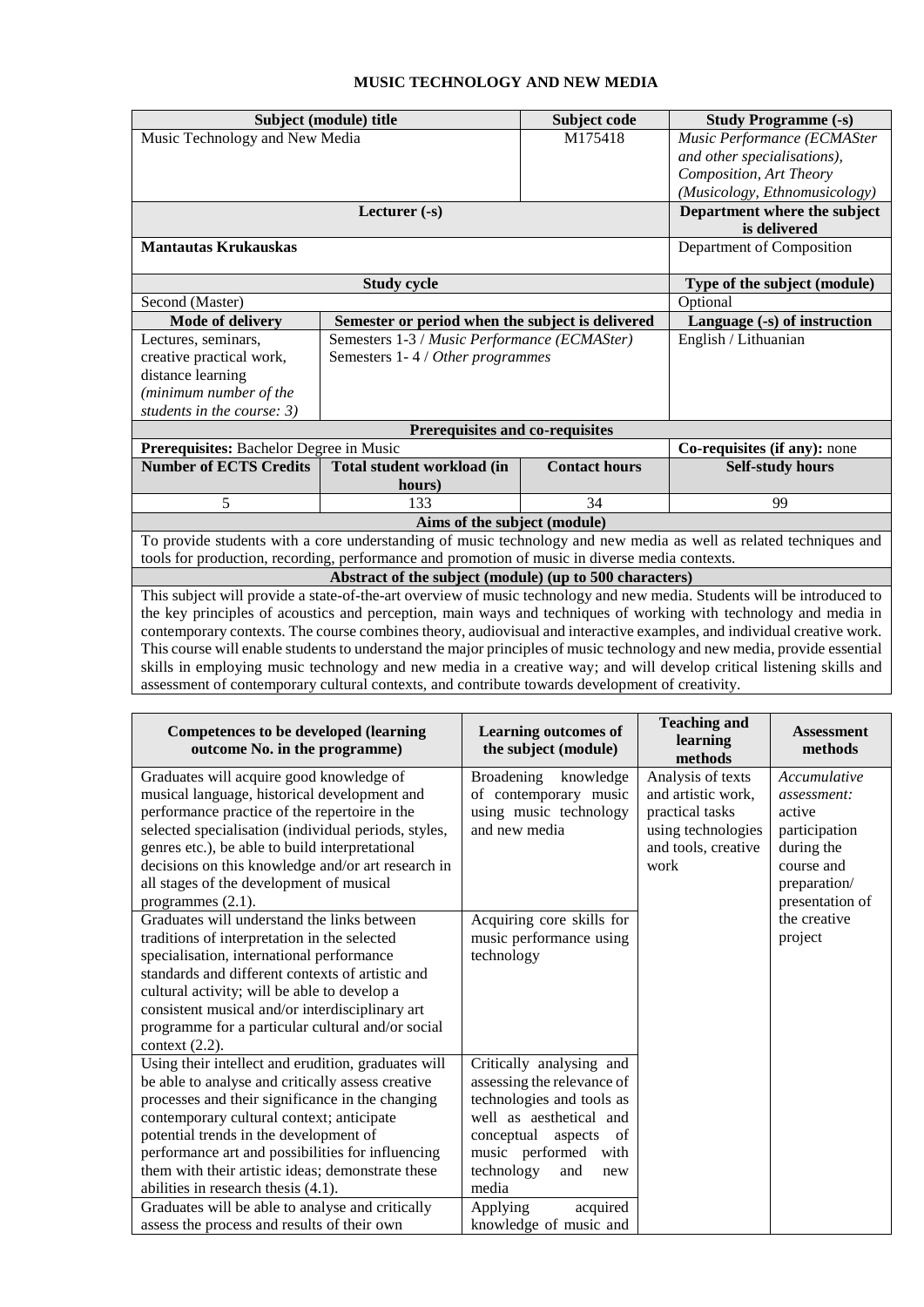| creative activity and that of other artists; provide | through<br>media<br>new  |  |
|------------------------------------------------------|--------------------------|--|
| suggestions for improvement; adapt to changing       | development of creative  |  |
| conditions of the creative context and present       | performance project with |  |
| their insights in practical training, seminars       | technology as well as    |  |
| and/or classes of excellence, preparation of the     | analysing outcomes their |  |
| master's art project/projects and art research       | own and other students'  |  |
| related to creative activity (4.2).                  | work                     |  |

|                                                                                                                                                                       | <b>Contact and self-study hours and assignments</b> |                    |                |                                       |                                    |                                                           |                  |                         |                  |                                               |
|-----------------------------------------------------------------------------------------------------------------------------------------------------------------------|-----------------------------------------------------|--------------------|----------------|---------------------------------------|------------------------------------|-----------------------------------------------------------|------------------|-------------------------|------------------|-----------------------------------------------|
| <b>Topics</b>                                                                                                                                                         |                                                     | Individual classes | Seminars       | stonbs<br>Practical training in small | Practical training in large groups | Rehearsals / Consultations<br>exam<br>Preparation for the | Exam / Pass/Fail | Total contact hours     | Self-study hours | <b>Assignments</b>                            |
| 1. An overview of music technology and new<br>media in 21 <sup>st</sup> century: key techniques and<br>strands                                                        | $\overline{2}$                                      |                    |                |                                       |                                    |                                                           |                  | $\overline{2}$          | $\mathbf{1}$     | Reading and<br>analysing of<br>texts and      |
| 2. Understanding technology and new media:<br>core principles of acoustics, perception,<br>and cultural context                                                       | $\overline{4}$                                      |                    | $\overline{2}$ |                                       |                                    |                                                           |                  | 6                       | 8                | literature;<br>watching,<br>listening to and  |
| 3. Major principles of digital technology in<br>the context of music and new media:<br>history, techniques and tools                                                  | $\overline{4}$                                      |                    | $\overline{2}$ |                                       |                                    |                                                           |                  | 6                       | 10               | analysing<br>artistic work;<br>practical work |
| 4. Main processes of music recording and<br>production                                                                                                                | $\overline{2}$                                      |                    |                |                                       | $\overline{2}$                     |                                                           |                  | $\overline{\mathbf{4}}$ | 15               | with chosen<br>music                          |
| 5. Performing with technology (live<br>electronics and media art): main<br>techniques and tools                                                                       | $\overline{2}$                                      |                    |                |                                       | $\overline{4}$                     |                                                           |                  | 6                       | 20               | technology and<br>media tools;<br>development |
| 6. Music in the context of Internet and<br>related media                                                                                                              | $\overline{2}$                                      |                    | 1              |                                       |                                    |                                                           |                  | $\overline{\mathbf{3}}$ | 5                | of a creative<br>project in                   |
| 7. Playing with technology: analysis of<br>examples of existing artistic work in the<br>context of music and media and<br>development of individual artistic projects |                                                     |                    | $\overline{2}$ |                                       | $\overline{5}$                     |                                                           |                  | $\overline{7}$          | 20               | music<br>technology                           |
| 8. Examination                                                                                                                                                        |                                                     |                    |                |                                       |                                    |                                                           | 2                |                         | 20               |                                               |
| <b>Total:</b>                                                                                                                                                         | 16                                                  |                    | 7              |                                       | 8                                  |                                                           | $\overline{2}$   | 34                      | 99               |                                               |

| <b>Assessment</b><br>strategy                                                              | Weight<br>in per | <b>Deadline for</b><br>completing the<br>assignments | <b>Assessment criteria</b>                                                                                                                                                                                                                                                                                                                                                                                                                             |
|--------------------------------------------------------------------------------------------|------------------|------------------------------------------------------|--------------------------------------------------------------------------------------------------------------------------------------------------------------------------------------------------------------------------------------------------------------------------------------------------------------------------------------------------------------------------------------------------------------------------------------------------------|
| Active<br>participation                                                                    | cent<br>50       | During the<br>semester                               | Active participation in lectures, seminars, and practical training;<br>completion of the provided practical, reading, artwork analysis and                                                                                                                                                                                                                                                                                                             |
| during the<br>lectures and<br>seminars                                                     |                  |                                                      | presentation tasks                                                                                                                                                                                                                                                                                                                                                                                                                                     |
| Exam:<br>preparing<br>and<br>presenting a<br>creative<br>project in<br>music<br>technology | 50               | During the<br>examination<br>period                  | Final assessment covers the presentation of the creative (composition<br>or performance) project using music technology and new media (which<br>may be also completed collaboratively with other students following<br>the same course) by choosing the right tools and medium for the<br>creative concept. The relevance of the chosen medium as well as the<br>aspects of complexity and creativity will be the main criteria for the<br>evaluation. |